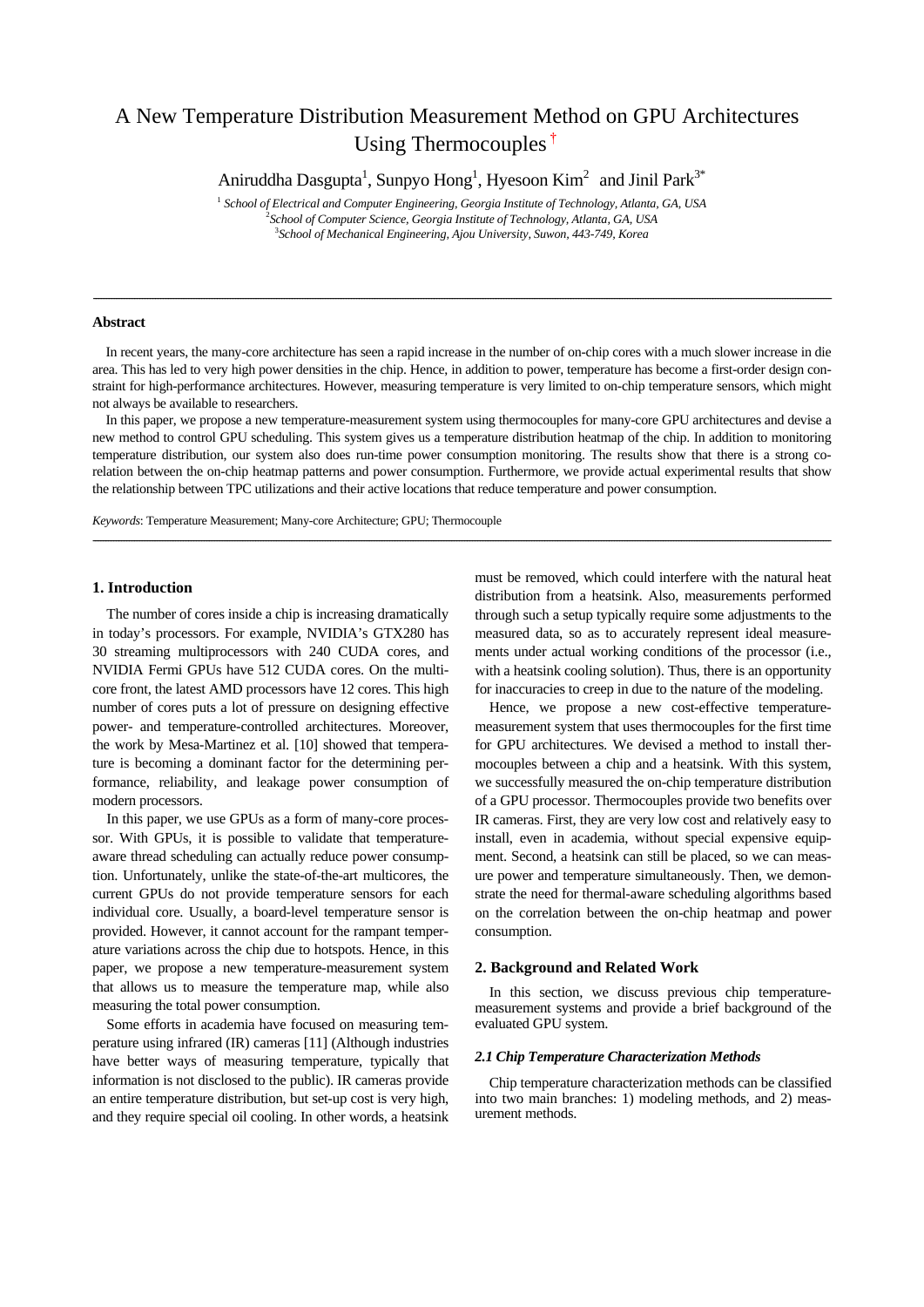#### *2.1.1 Modeling Methods*

Temperature-modeling methods are mainly relevant to design time thermal characterization. They provide designers with the freedom to try out new designs and perform simulations. Also, such thermal models can be plugged into microarchitecture simulators to see the effect of changing microarchitectural parameters on temperature or the effect of running different benchmarks. One of the most popular thermal models is HotSpot [9]. Based on the duality of heat transfer and electricity, the authors have modeled various microarchitecture components into equivalent thermal resistances and capacitances. HotSpot can also be used to model a particular thermal package for the chip and to observe its thermal characteristics. By plugging the HotSpot thermal model into a simulator, one can track the thermal properties of individual components under load, understand a program's thermal behavior, evaluate thermal management techniques, etc. The thermal model is portable and flexible, and it can be built upon to cater to particular requirements. However, verification of the model on absolute thermal values is still a challenge.

# *2.1.2 Measuring Methods*

Temperature measurement methods are mainly relevant to runtime thermal management techniques, which require a temperature measurement to occur in real time. Also, though thermal simulation models aim to faithfully mirror the behavior of the system, they are based on the designer's understanding of what factors affect the thermal characteristics of the system. So, modeling methods need to be validated against actual measurements of some sort to ensure the accuracy of the model and thus they require the existence of robust thermal-measurement methods. In the realm of performance, modern processors provide measurement instruments in the form of hardware performance counters. However, for temperature, processors, especially many-core processors, do not yet have a concrete built-in measurement system. Though the exact methods used in the industry to measure temperature are not known, there are mainly two contemporary methods proposed in academia.

**On-Chip Sensors:** CMOS-based on-chip sensors are mainly used to measure temperature at various points. This type of temperature sensing has been well-implemented in multi-core processors, with each core having its own thermal sensor. The IBM Power6 processor has 24 digital thermal sensors and three thermistors for monitoring temperature characteristics [5]. But in the case of many-core architectures like GPUs, so far there is just a board-level sensor [3] and one on-chip sensor whose location is unknown; the temperature of individual cores is not tracked. The advantage of using on-chip sensors is the accurate and real-time measurement of temperature across the chip, without the need for alternate cooling solutions, as in the case of IR. Thus, temperature monitoring can be performed in the actual working conditions of the chip running real workloads. This translates to more accurate handling of DTS techniques. On the downside, some problems exist due to the sensors being integrated into the chip. Due to variations in the lithographic process, a complicated sensor circuit is required to achieve accurate results. This establishes a tradeoff between accuracy and the amount of die area taken up by the sensor circuitry. Also, since sensor locations are discrete in nature, sensing all the hotspots on the chip is not possible, which leads to a spatial gradient of error if a sensor is not at the exact location of the hotspot.

**IR-based Measurement:** Infrared-based thermal imaging has gained popularity as a robust method of characterizing thermal behavior [11]. It provides good resolution and accuracy both in time and space. As such, it has been used in studying dynamic thermal management techniques. Its external nature also helps in making decisions regarding the placement location of thermal sensors on the chip at temperature-critical portions. However, there are a few limitations of using IR imaging, some of which have already been pointed out by Huang et al. [7]; IR rays cannot pass through metal. Generally, processors are encompassed with a metallic heat dissipation solution like a heatsink. So, for IR imaging to work, the heatsink needs to be removed and an alternate cooling solution needs to be provided. One of the prevalent methods in this case is removing the heatsink and providing laminar oilcooling over a bare silicon die [11]. However, this results in different transient and steady-state thermal responses compared to a conventional cooling solution like a heatsink [7]. The other limitation is that the cooling capacity of oil is roughly proportional to the size of the oil tank and the velocity of the oil flow. In order to cool 100W-300W cores, the speed of oil flow has to be fast, thereby easily producing more distorted images. Although this method has high merits when done correctly, it comes with high set-up cost and time.

## *2.1.2 Pros and Cons of using Thermocouples*

The most notable advantage of using thermocouples is the cost and the ease of use for the measurement. Not only is it suitable for measurements up to 750 degrees Celsius, but it has a very thin diameter, and being a wire, it can easily be placed anywhere. However, placing this wire in a specific location is a challenge as the pressure applied on it could affect the temperature readings. Furthermore, the resolution of the readings is very limited to IR measurement. However, with a very well designed thermo-spacer and some knowledge of the GPU processor layout, using thermocouples provides the best cost-effective solution. Also, reconstructing a heatmap from thermocouple readings is much simpler than in the IR case since the IR method involves high-velocity oil flow. To the best of our knowledge, actual temperature measurement on a GPU chip has not been done before, and unlike the CPU architecture, GPU has a very high number of cores and has more opportunities for temperature and power reduction from this study.

## **3. Experimental Setup**

Figure 2 shows a block diagram of the entire temperature- and power-measurement system. The AC power is intercepted by the EXTECH power analyzer, which then is connected to the test computer. The computer has an 8800GT GPU with thermocouples and the spacer installed. Thermocouple readings are measured by another computer using Labview software.



Fig. 1. Temperature- and power-measurement system.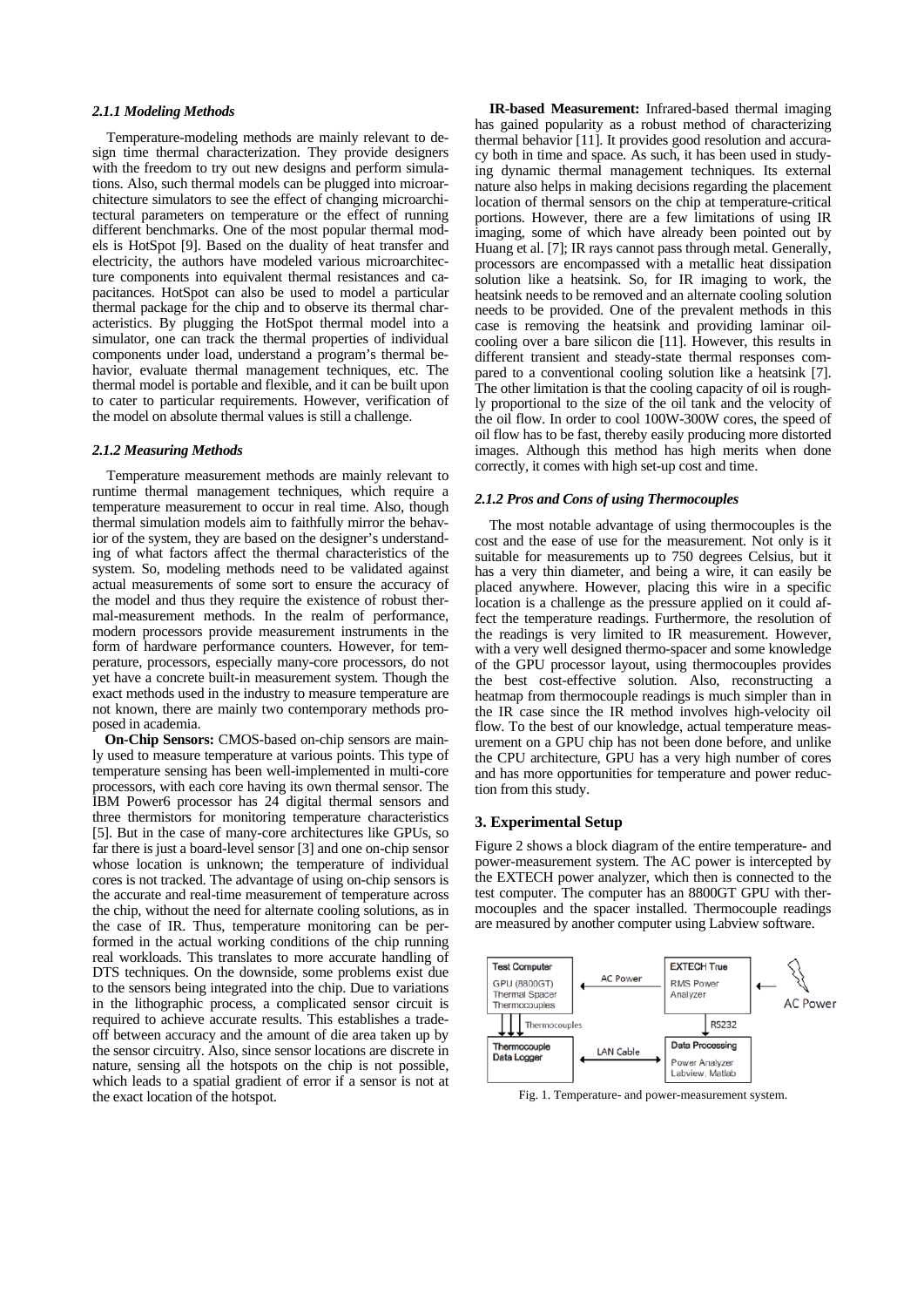#### *3.1 Temperature Measurement System*

We propose a thermal-measurement method where thermocouples are used as temperature sensors. We have designed a thermal spacer with grooves cut in to hold the thermocouples at desired locations. The thermocouples are embedded in these grooves. The spacer has raised edges and a shape such that it fits perfectly over the GPU chip, consequently establishing a contact between the thermocouples and the chip surface.

**Thermocouple:** J-type thermocouples are used in our measurement system. They are suitable for measurements ranging from 0 to 750 degrees Celsius, which is more than enough to cover the spectrum of temperatures encountered in a working GPU chip. They have a high sensitivity of around 55 uV/degrees Celsius. The J-type is one of the most popular thermocouple types because of its wide measurement range and superior voltage output, which translates to greater temperature resolution.

**Thermal Spacer:** The thermal spacer is made of copper, the same material as the heatsink on the GPU. Consequently, it transfers heat from the GPU to the heatsink very well. The thermal resistance of the spacer is so low that it can be ignored for all practical purposes. Thus, our temperature-measurement methodology does not affect the working of the GPU in any detrimental way.



Fig. 2. Customized thermospacer for 8800GT GPU.

**Installation-Methods Previously Attempted:** Taping using heat transfer tapes, soldering, and gluing using thermo-epoxy are other possible installation options, but we learned that they are not feasible. Soldering does not work because the surface of a chip cannot be soldered. Both taping and gluing allow installation of thermocouples, but they have two serious problems. First, both tape and glue material themselves prevent heat transfer from the chip to the heatsink. Even with material specifically designed for high temperature, it is still not good enough to transfer all the heat from the chip. The second problem is that placing thermocouples exactly at the desired locations is not a trivial task.

Therefore, we used grooves in the thermal spacer to hold the thermocouples in place. The sensor placement pattern is uniform in nature so as to take temperature measurements on the GPU chip over a uniform pattern grid. A layer of thermal paste is applied on the GPU chip as well as on the thermal spacer to ensure smooth thermal contact throughout.

Figure 3 shows the thermal spacer, the locations of the thermocouples, a picture after the thermocouples are placed, and an estimated floor plan of the chip. The inner box indicates the actual chip size and the outside box is the size of the heatsink. Figure 3(a) shows an estimated floor plan of SMs. This floor plan is estimated based on GTX280 [4], which has the same microarchitecture but a different number of SMs. The floor plan shows the location of cores and TPCs. We estimate the core locations based on our one-core active experiments in Section 5.1.2. Figure 3(d) shows a side view of the installed thermocouples and the spacer between the heatsink and the chip.

**Data Logger**: The thermocouples are connected to a datalogger unit NI FP-TC 120, three 8-channel thermocouple modules for Field- Point [2]. We use a 10/100 MBps Ethernet interface for FieldPoint to communicate the sensor data to the data-logging machine.

#### *3.2 Power Measurement System*

We use the Extech 380801 AC/DC Power Analyzer [1] to measure the overall system power consumption. The raw power data is sent to a data-log machine every 0.5 seconds through an RS232 interface. Note that multiple computers are involved in recording power and thermocouple readings, so timing is synchronized.

## *3.3 Reconstructing Images*

To reconstruct temperature images, Matlab is used. We have written a script that considers each thermocouple channel in a correct spatial location. Furthermore, we can simulate a specific slice of time as thermocouple data has been cumulated over a period of time. To interpolate between each thermocouple reading, a contour function is used to reconstruct an overall thermal image.

#### **4. Many-core Architecture**

Figure 4 shows the high-level view of a heavily multithreaded and many-core GPU architecture (NVidia's 8800GT is used). A series of streaming multiprocessors (SM) are connected by an interconnection network and to a DRAM system.

| Work<br>Scheduler                                      | TPC (2 SMs)<br>TPC (2 SMs) |                                                        |                  |  |                                                 |                  |  |
|--------------------------------------------------------|----------------------------|--------------------------------------------------------|------------------|--|-------------------------------------------------|------------------|--|
| <b>SM Core</b><br><b>SIMD</b><br><b>Execution Unit</b> | Shared<br>Memory           | <b>SM Core</b><br><b>SIMD</b><br><b>Execution Unit</b> | Shared<br>Memory |  | SM Core<br><b>SIMD</b><br><b>Execution Unit</b> | Shared<br>Memory |  |
|                                                        |                            | <b>Interconnection Network</b>                         | <b>DRAM</b>      |  |                                                 |                  |  |

Fig. 4. High-level GPU architecture and workload execution.

The top of the figure shows a series of workloads that get scheduled by work scheduler unit. Unlike in the CPU architecture, scheduling is done purely by hardware. As a result, the number of activated SMs and which workload gets assigned to which SM are *non-deterministic*. This lack of understanding is a potential problem for this study, as we need to know what cores to turn on and keep them running without interruption.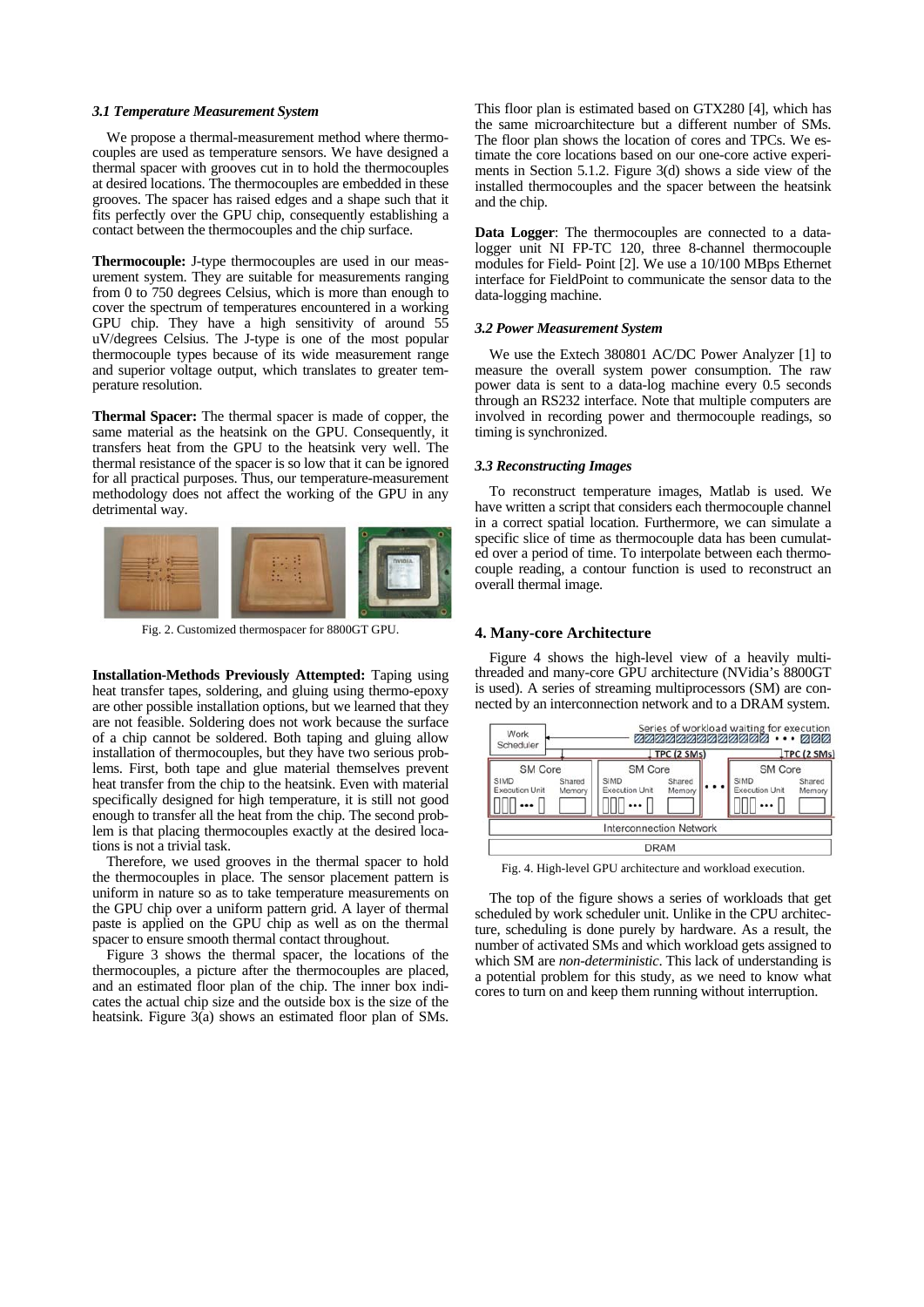

Figure 3: Temperature measurement system design (a) estimated floor plan of the GPU, (b) thermal spacer design (c) picture after thermocouples are placed on the spacer (d) a side view of the installed thermocouple and spacer.

#### *4.1 How to control which core for execution?*

Currently, GPU vendors do not disclose information on how to control the scheduling and other essential information. Hence, to overcome this problem, we devise a new technique in software to make sure that only a single workload gets assigned to each SM. Each workload is intentionally modified to use just the right amount of SM resources (i.e., increasing shared memory and register usage), so that only one workload gets assigned to an SM. Then, we intentionally invoke a number of workloads that is identical to the number of SMs in the GPU. Another modification is that we made each workload run for a sufficiently long time, as we do not want frequent context switching between workloads. For verification, when we increased by just one more workload, the execution time is doubled, which shows that all SMs were activated just before the workload addition. Figure 5 shows that by carefully modifying the *act* value, we can control which active core is used for execution. Note that not all real GPU benchmarks are constructed in this manner, and currently controlling a specific core with this technique using those benchmarks is not possible.

```
global
          void kernel(
int Num_Iterations, int blocksize, float *dm_src,
int act1, int act2, int act3, int act4)
    int bix = blockidx.x;
    if ((bix==act1) | | (bix==act2) | | (bix==act3) | | (bix==act4) )
      // A loop of computations and memory accesses
    } //end block Id
\mathbf{1}// Kernel Invocation
// dimGrid == #SM, dimBlock == 256 or 512
kernel<<<dimGrid, dimBlock>>>(dm_input1, dm_output);
```
# Fig. 5. Simplified view of code example.

The high-level view of this specialized benchmark has a number of floating point multiply-adds and coalesced memory loads inside a loop. We supply as parameters to the kernel all the SM numbers that should be active for the run. Figure 5 shows an example of activating four blocks. The benchmark is run for a fixed amount of time (120 seconds in the above case2) during which, the host code calls the kernel in a loop till the specified time is elapsed. We use the *nvclock* utility to record the GPU board temperature. Based on the benchmark output and the *nvclock* utility output, we calculate a running average of GPU board temperatures and also note the maximum temperature for each configuration run.

## **5. Results**

## *5.1 Temperature Measurement System*

#### *5.1.1 Calibration Experiments*

We design a calibration experiment system as shown in Figure 6. Two plates have been designed and manufactured, as shown in Figure 6. Plate 1 mimics the thermal behavior of a processor (heat source), and Plate 2 mimics the thermal behavior of a heatsink. One side of Plate 1 has the exact same shape of the chip, so we can place the spacer on which the thermocouples are already installed between two plates. We uniformly increase the temperature of Plate 1. After that, we place Plate 1 in the ambient temperature and install the spacer and Plate 2 in order. Then, Plates 1, 2, and the spacer reach the steady state, which is at room temperature. Figure 6 shows the calibration result, which shows that during the transient period, temperature differences occur, especially in the initial stage. We believe that these initial differences are primarily due to different physical pressures applied to some thermocouples when putting Plate 2 on top of Plate 1 physically. Once the weight of Plate 2 is stabilized on Plate 1, only minor temperature differences exist, especially in the calibration range (operation range). Hence, this shows that we can use thermocouples to measure the heat distribution on the surface of a processor.



Fig. 6. Thermocouple calibration system (top) and the results (bottom).

#### *5.1.2 One-core Activation*

One of the important questions is whether there will be enough of a temperature difference between active cores and idle cores. To answer this question, we activate only one core at a time and vary the active core locations. We adjust the time of execution such that the temperatures reflected by the thermocouples reach a saturated value. We take an average of 30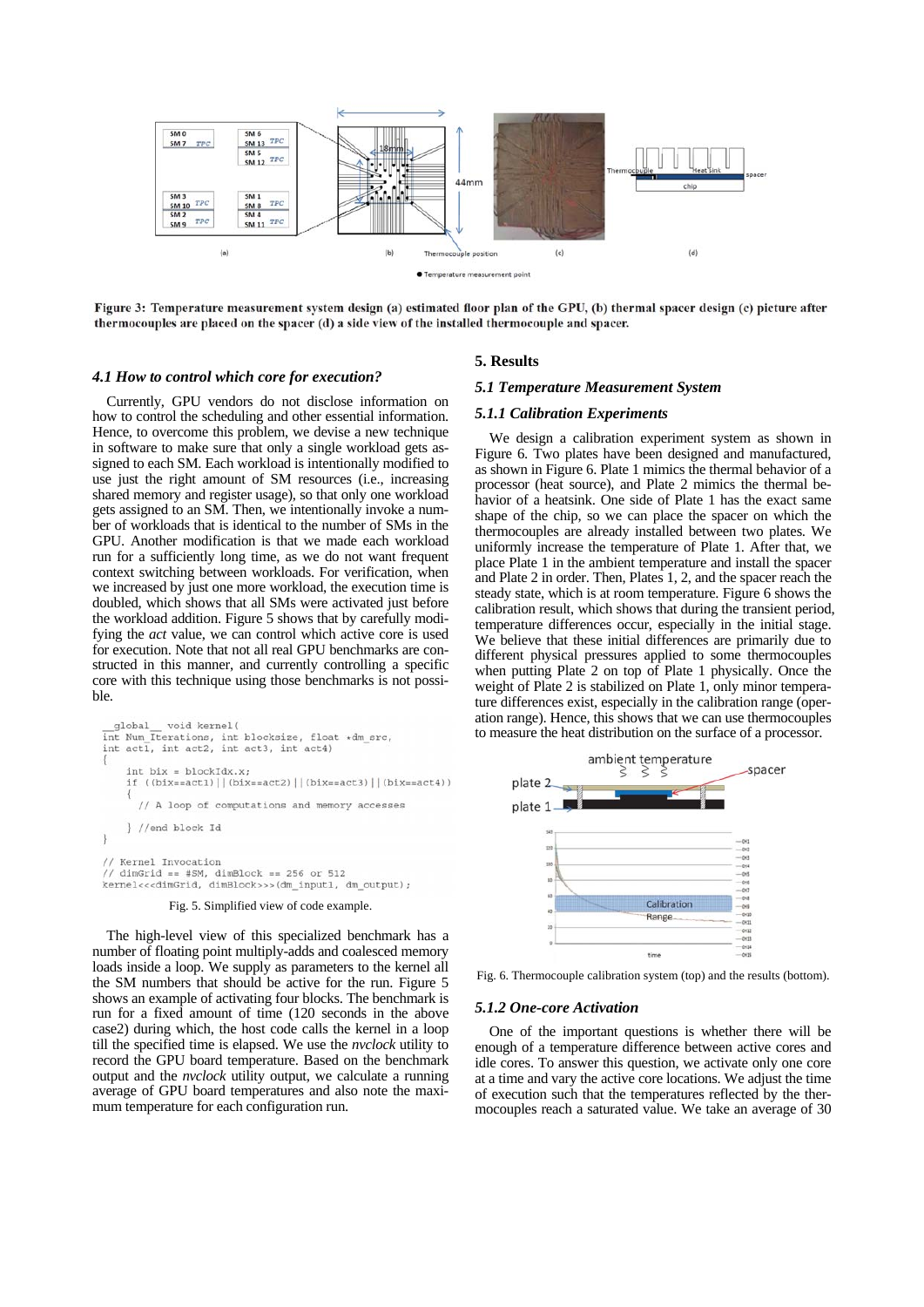readings after saturation for each thermocouple location and plot the heatmap at the saturation point taking this value. Figure 7 shows the heatmap of two different active cores (Core 1 and Core 4) and the idle state. The results show that when a core is active, the temperature is higher than in other areas by around 5 degrees. Please note that, even though the rest of the cores are idle, because there is no power gating or clock gating, those cores are still on, consuming some power.



Fig. 7. Difference in heatmaps for idle and active cores (Left: no active core, middle: Core 1 active, right: Core 4 active).

On performing the one-core activation experiment, we observed that the heatmaps for 0 and 7 were very similar. This was also true for SM combinations of  $(1,8)$ ,  $(2,9)$ ,  $(3,10)$ , (4,11), (5,12), and (6,13). So, it is apparent that 0 and 7 belong to the same TPC, and the same can be said about the other combinations. Figure 8 shows the similarity in thermal maps for combinations (0,7) and (3,10). Note that neither a default GPU scheduling algorithm nor exact core locations are disclosed by GPU vendors.



Fig. 8. SMs belonging to the same TPC (top left: Core 0 active, top right: Core 7 active, bottom left: Core 3 active, bottom right: Core 10 active)

#### *5.1.3 Repeatability and Rotation Test*

To test the stability of the thermocouple measurements, we performed a rotation test (the chip is isotropic). In this experiment, we insert the spacer after rotating it 90 degrees from the original position. If the temperature deltas that we observed in the original position were caused by the thermocouples themselves instead of the actual hotspot of the GPU, when we rotate the spacer, the hotspots would have rotated together. Please note that the thermocouples are already glued in the spacer, so when we rotate the spacer, the thermocouples are also rotated together. The default configuration is called 0 degree, and we plotted the heatmap with the spacer at 90 degrees. Figure 9 shows the results of the 0- and 90-degree experiments (the 90-degree data is also drawn based on the core locations in the 0-degree data). The results show that the heatmap at 90 degrees is very similar to 0-degrees heatmap, so the hotspot is still found correctly. Hence, we can say that the thermocouples are laid out properly to detect hotspots irrespective of the orientation. Although we do not present the results in this paper, we also did the repeatability test. We rotated the spacer back to the original position and compared the results with the initial the 0-degree experiment data. The repeatability test shows very similar results. These experiments point to the robustness of the temperature-measuring method using thermocouples with a custom-designed thermal spacer.



Fig. 9. The 0- and 90-degree heatmaps of thermal spacer with Core 2. active

## *5.2 Temperature and Power*

#### *5.2.1 Temperature Aware Scheduling*

To save energy, many temperature-aware thread-scheduling algorithms have been proposed. The advantage of certain core combinations being thermally optimal or generating lower power can be explained by thinking about the layout from a thermal perspective. As explained in detail [8], interleaving high power density elements with lower power ones leads to virtual lateral heatsinks. Thus, when scheduling work on cores that are distant from high power density elements, scheduling such that active cores are separated by low power/cooler running components would give such a combination of active cores an edge from the thermal and power point of view. Thus, having an idea about the layout, one can intelligently schedule work to minimize thermal stress and power consumption. Also, a more uniform power and thermal distribution leads to lower hotspot formation.

#### *5.2.2 Temperature and Power Measurement*

Using our power-measurement system and results of the on-chip sensor, we can find the delta in power as well as temperature for different combinations of active cores.

We measure temperature and power together by activating one, two, four, and seven cores. For one-core and two-core tests, power consumption is almost the same regardless of which core(s) is(are) active. This is because one or two cores do not generate enough power to create severe hotspots. The seven-core test also shows similar power consumption behavior. This is because more than half of the chip is activated so the entire chip becomes hot (i.e., no temperature distributions.) We observe that activating four cores provides a significant delta, depending on core positions. Hence, we report the results of the four-core test.

## *5.2.3 Multiple-Core Tests on 8800GT*

We tried different combinations of four-active cores in 8800GT and measured the power and temperature for each case. Table 1 summarizes the results, which show a strong correlation between temperature and power. Higher temperature consumes more power. From the table we can see that the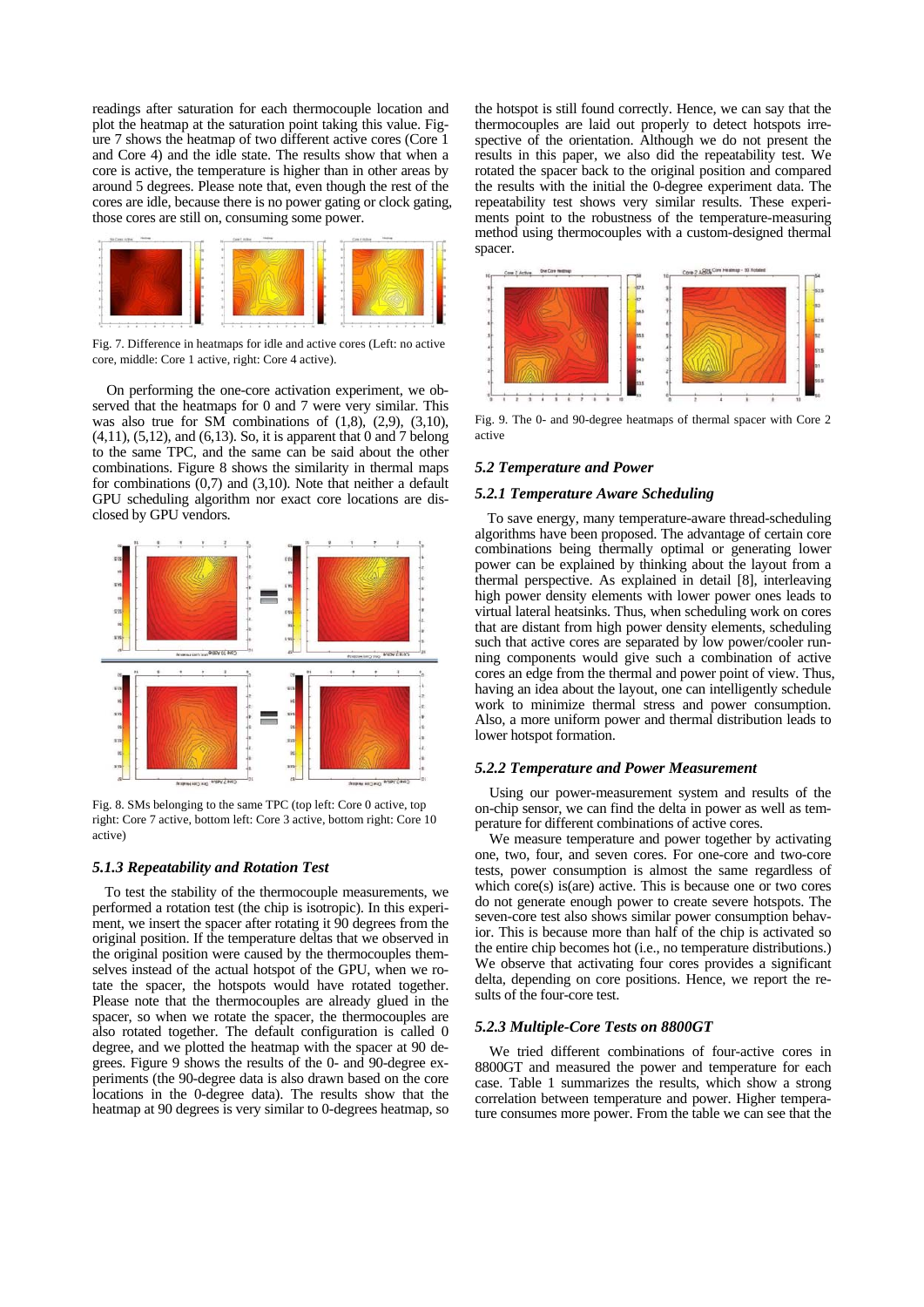core combination of 0-7-1-8 consumes the least amount of power and produced the lowest temperature, while the combination 0-1-2-3 induces maximum thermal stress and power. This is a very interesting phenomenon, as we are executing the same code on the same number of SMs (processors). This fact can be corroborated by looking at the heatmaps for the two cases shown in Figure 10. For the 0-7-1-8 case, heat is well spread, so the overall temperature is lower. However, for 0-1-2-3, the heat is concentrated in the center, so the overall temperature becomes higher. This is consistent with the average temperature measurement from the on-chip sensor. Furthermore, these results can be used to construct a predicted floor plan, which is shown in Figure 3(a). It is apparent that the 0-1-2-3 case activates four TPCs, while the 0-7-1-8 case activates only two TPCs.

Based on these results, we can conclude that temperatureaware thread/core scheduling can actually change the power consumption. When few cores are active, depending on which cores are hot, the overall temperature can vary much and so does the power consumption.

| <b>Active Cores</b> | Avg. Power<br>(Watts) | Avg. Temp<br>(Celsius) | #Active TPCs<br>(Estimated) |
|---------------------|-----------------------|------------------------|-----------------------------|
| $0 - 7 - 1 - 8$     | 253.68                | 76.99                  |                             |
| $4-11-6-13$         | 253.77                | 76.59                  |                             |
| $2 - 9 - 5 - 12$    | 254.44                | 77.42                  |                             |
| $4-11-0-1$          | 256.36                | 77.44                  |                             |
| $3 - 10 - 5 - 6$    | 257.23                | 78.01                  |                             |
| $6 - 7 - 8 - 9$     | 261.04                | 79.47                  |                             |
| $10 - 11 - 12 - 13$ | 261.66                | 78.88                  |                             |
| $2 - 3 - 4 - 5$     | 261.77                | 79.60                  |                             |
| $0 - 1 - 2 - 3$     | 262.53                | 80.41                  |                             |

Table 1: Four active cores – measured power vs. on-chip sensor.



Fig.10. Difference in heatmaps between high and low thermal stress (left: 0-7-1-8, right: 0-1-2-3).

## *5.2.4 Projection of Thermal Effect on Higher Number of Cores?*

Section 5.2.3 showed that depending on the active core location, temperature and power consumption can be severely affected, even though the *same* number of cores is used for execution. We project that this will become more apparent in the architecture with many more cores. For example, NVidia GTX280 has 30 SMs, compared to 12 SMs of 8800GT. This GPU will give us more room to choose the number of active cores and their locations. However, we do not have the thermo-spacer and leave this for future work. Nevertheless, we have successfully done a similar experiment using the on-chip temperature sensor and power meter. The plot of measured power and temperature is shown in Figure 11. It shows a significant delta of around 25 watts with a temperature differential of 4.3 degree Celsius. This work adds one more dimension, controlling core locations, to this work [6], which claims that

not all cores need to be activated for some benchmarks.



Fig. 11. Variation of GPU power consumption vs. on-chip temperature.

#### **6. Implications and Future Work**

The results in Section 5.2.3 showed that the number of TPCs activated should be minimized to reduce power and temperature. To avoid confusion, minimizing the number of active TPCs is not the same as minimizing the number of active cores; this is transparent to a programmer. Another implication is that those active TPCs should be as far apart as possible. This fact was actually considered in [8]; if hot and cold areas are interchangeably placed, they create a virtual heatsink effect. The difference is that the authors used a simulator, and the granularity of control was different (i.e., controlling CPU units vs. GPU cores). We actually controlled scheduling at core and TPC granularity and confirmed this effect in a real experiment.

To maximize the virtual heatsink effect, separating the active TPCs as far apart as possible is clearly the method to use. However, there is a complicated trade-off between (1) maximizing all SMs in a single TPC vs. (2) minimizing the number of active SMs in a TPC, which results in more active TPCs. It would seem that activating all SMs within the same TPC is better since SMs share some texture and shared cache. Furthermore, activating another TPC unnecessarily could result in more energy use. But there could be another trade-off. For some types of applications with heavy memory use, SMs in the same TPC could compete with each other for memory load/store units, which could degrade performance. For this case, invoking multiple TPCs would result in better performance. This deep level of investigation is future work. Nevertheless, we have managed to measure the temperature of a GPU processor and perform explicit work scheduling despite having no disclosed information from vendors.

To the best of our knowledge, this is the first study to analyze the thermal behavior of a GPU processor using thermocouples and it extends [6] by adding one more dimension of energy optimization, which is changing active core location, not just limiting the number of cores.

#### **7. Conclusion**

In this paper we present a robust and reliable temperaturemeasurement system using thermocouples. Furthermore, we overcome the GPU scheduling problem despite the lack of documentation on scheduling.

We discuss the importance and an application of such a system by describing its relevance to a thermal-aware scheduling scheme for many-core systems. With power and temperature having become primary-level design parameters and with the